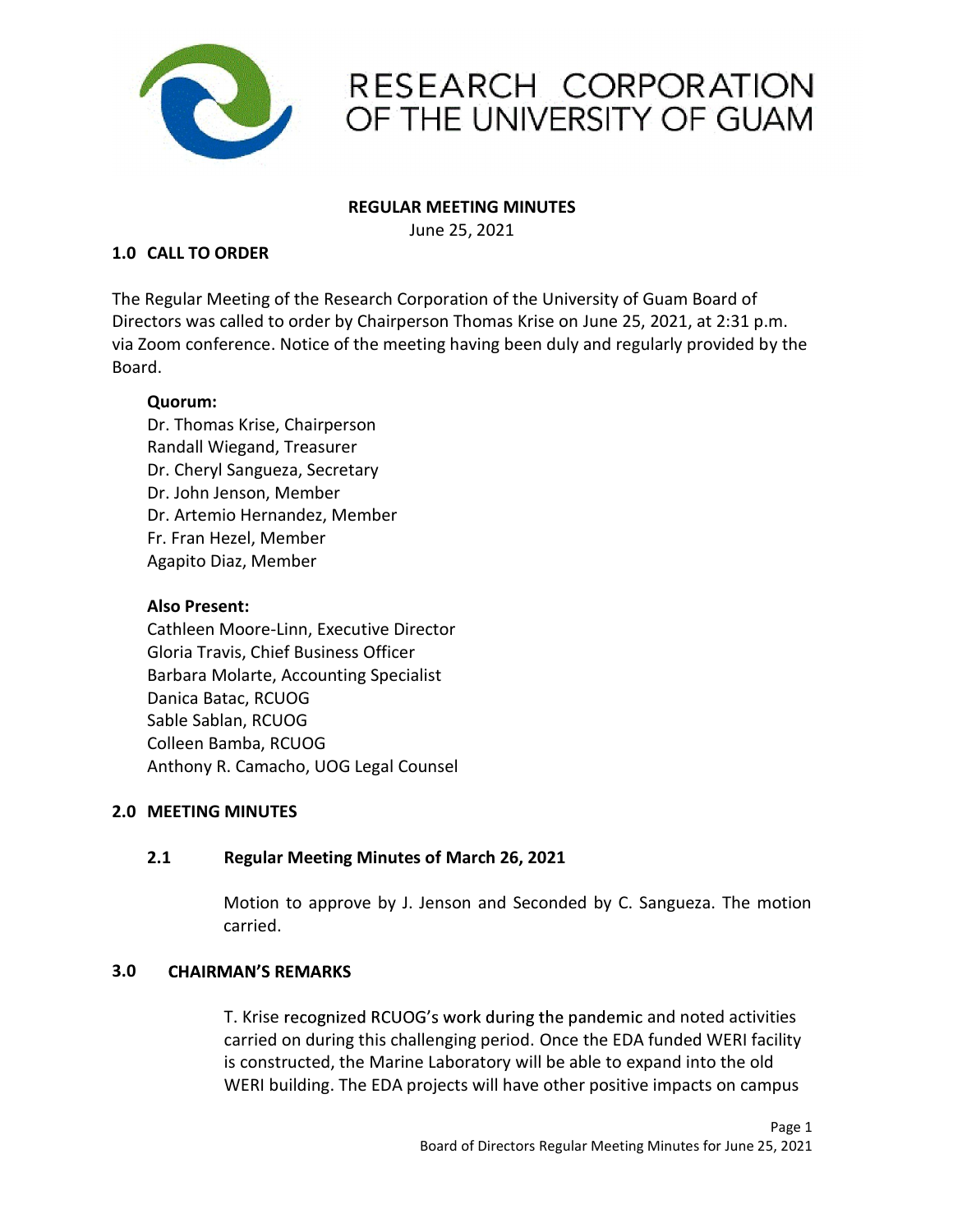

# RESEARCH CORPORATION<br>OF THE UNIVERSITY OF GUAM<br>as well. T. Krise noted the strong partnership between ORSP and RCUOG in<br>developing and supporting grant management activities on campus.<br>Executive Director's Report to the Ro

developing and supporting grant management activities on campus.

## 4.1 Executive Director's Report to the Board

C. Moore-Linn reported that, as of June 25, the Research Corporation provided **RESEARCH CORPORATION**<br> **OF THE UNIVERSITY OF GUAM**<br>
as well. T. Krise noted the strong partnership between ORSP and RCUOG in<br>
developing and supporting grant management activities on campus.<br> **Executive Director's Report RESEARCH CORPORATION**<br> **OF THE UNIVERSITY OF GUAM**<br> **SEXELUS INTERVIENT OF GUAM**<br> **SEXELUS INTERVIENT OF SURVEY OF PROFILM AND AND AND AND AND ANNON CONSTAND AND CONSISTS**<br> **Executive Director's Report to the Board**<br>
C. M **RESEARCH CORPORATION**<br> **OF THE UNIVERSITY OF GUAM**<br>
as well. T. Krise noted the strong partnership between ORSP and RCUOG in<br>
developing and supporting grant management activities on campus.<br> **Executive Director's Report** RESEARCH CORPORATION<br>
OF THE UNIVERSITY OF GUAM<br>
or The UNIVERSITY OF GUAM<br>
sawell. T. Krise noted the strong partnership between ORSP and RCUOG in<br>
developing and supporting grant management activities on campus.<br>
USINESS **SECUTE CONTROLL SECUTE SECUTE SECUTE SECUTE SECUTE SECUTE SECUTE SECUTE SECUTE SERVICE SERVICE SERVICE SERVICE SERVICE SERVICE SERVICE SERVICE SERVICE SERVICE SERVICE SERVICE SERVICE SERVICE SERVICE SHY OF SERVICE SHY OF EXECT THE UNIVERSITY OF GUAM**<br>
Sa well. T. Krise noted the strong partnership between ORSP and RCUOG in<br>
developing and supporting grant management activities on campus.<br> **Executive Director's Report to the Board**<br>
C. Moo and 30 are student employees. Fiscal year 2021 grant expenditures posted as well. T. Krise noted the strong partnership between ORSP and RCUOG in<br>developing and supporting grant management activities on campus.<br>
USINESS<br>
Executive Director's Report to the Board<br>
C. Moore-Linn reported that, as as well. T. Krise noted the strong partnership between ORSP and RCUOG in<br>developing and supporting grant management activities on campus.<br>
USINESS<br>
Executive Director's Report to the Board<br>
C. Moore-Linn reported that, as as well. T. Krise noted the strong partnership between ORSP and RCUOG in<br>developing and supporting grant management activities on campus.<br> **Executive Director's Report to the Board**<br>
C. Moore-Linn reported that, as of June developing and supporting grant management activities on campus.<br>
USINESS<br>
Executive Director's Report to the Board<br>
C. Moore-Linn reported that, as of June 25, the Research Corporation provided<br>
the Board included data on **ISINESS**<br> **Executive Director's Report to the Board**<br> **C.** Moore-Linn reported that, as of June 25, the Research Corporation provided to<br>
support to 124 different grants and contracts. The list of projects provided to<br>
th **Executive Director's Report to the Board**<br>
C. Moore-Linn reported that, as of June 25, the Research Corporation provided<br>
support to 124 different grants and contracts. The list of projects provided to<br>
the Board included Executive Director's Report to the Board<br>C. Moore-Linn reported that, as of June 25, the Research Corporation provided<br>support to 124 different grants and contracts. The list of projects provided to<br>the Board included data Executive Director's Report to the Board<br>C. Moore-Linn reported that, as of June 25, the Research Corporation provided to<br>support to 124 different grants and contracts. The list of projects provides to<br>mendal basis. One<br>no C. Moore-Linn reported that, as of June 25, the Research Corporation provided<br>support to 124 different grants and contracts. The list of projects provided to<br>the Board included data on \$19.7M worth of projects on an annual C. Moore-Linn reported that, as of June 25, the Research Corporation provided to<br>support to 124 different grants and contracts. The list of projects provided to<br>the Board included data on \$19.7M worth of projects on an ann support to 124 different grants and contracts. I he list of projects provided to<br>the Board included data on \$19.7M worth of prigiets on an annual basis. One<br>notable new project added to the list is the Island wide Habitat the Board included data on 519.7 M worth of projects on an annual basis. One<br>Department of Agriculture. The Center for Island Sustainability's Eise<br>Demeulaenare is the PI, and the entire project is just shy of \$1M. As of J notable new project added to the islas the island wide Habitat Project with<br>Department of Agriculture. The Center for Island Sustainability's Else<br>Demeulaenare is the PI, and the entire project is just shy of \$1M. As of Ju Department of Agriculture. The Center for Island Sustainability's Eise<br>Demeulaenare is the PI, and the entire project is just shy of \$1M. As of June<br>23, RCUOG counted 179 employees of which 82 are full-time, 67 are part-ti Demetiarence is the Pl, and the entire project is just shy of S1M. As of June<br>23, RCUOG counted 179 employees of which 82 are full-time, 67 are actione,<br>and 30 are student employees. Fiscal year 2021 grant expenditures pos 23, RCUOG counted 179 employees of which 82 are tul-time, 67 are part-time, some part-<br>and 30 are student employees. Fiscal year 2021 grant expenditures poster<br>through June 23 amounted to \$8,842,479, a two-million-dollar i and 30 are student employees. Fiscal year 2021 grant expenditures posted<br>through June 23 amounted to \$8,842,479, a two-million-dollar increase<br>compared to June 30 of the prior year. Progress continues on the EDA grant<br>with through June 23 amounted to 58,842,479, a two-million-dollar increases<br>compared to June 30 of the prior year. Progress continues on the EDA grant<br>with the draft A&E RFP sent to the EDA program officer for review on June 23 compared to June 30 of the prior year. Progress continues on the EDA grant<br>with the draft A&E RFP sent to the EDA program officer for review on June 23.<br>Additionally, the Endowment Foundation approved a reduction of the<br>in ratt A&E RFP sent to the EDA program officer for review on June 23.<br>
ly, the Endowment Foundation approved a reduction of the promisment of the S709,000 to be repaid by<br>
ter from 5.5 percent to 4 percent for the \$709,000 t Additionally, the Endowment Foundation approved a reduction of the epaid by interest rate from 5.5 percent to 4 percent for the \$709,000 to be repaid by WERI over ten years. Dr. Rachael Leon Guerrero and Jerica Santos shar interest rate from 5.5 percent to 4 percent tor the \$709,000 to be repaid by<br>WERI over the years. Dr. Rachael Leon Guerrero and Jerojects, which includes<br>the majority of RCUOG field employees. Almost all projects, which in WER lover tern years. Dr. Rachael Leon Guerrero and Jerica Santos shared the majority of RCUOG field employees. Almost all projects, supported by RCUOG have detailed SOPs with regard to safety procedures. The Department of standard operating Field safetly procedures for CESU projects, which includes<br>the majority of RCUOG field employees. Almost all projects supported by<br>RCUOG have detailed SOPs with regard to safetly procedures. The<br>Departme